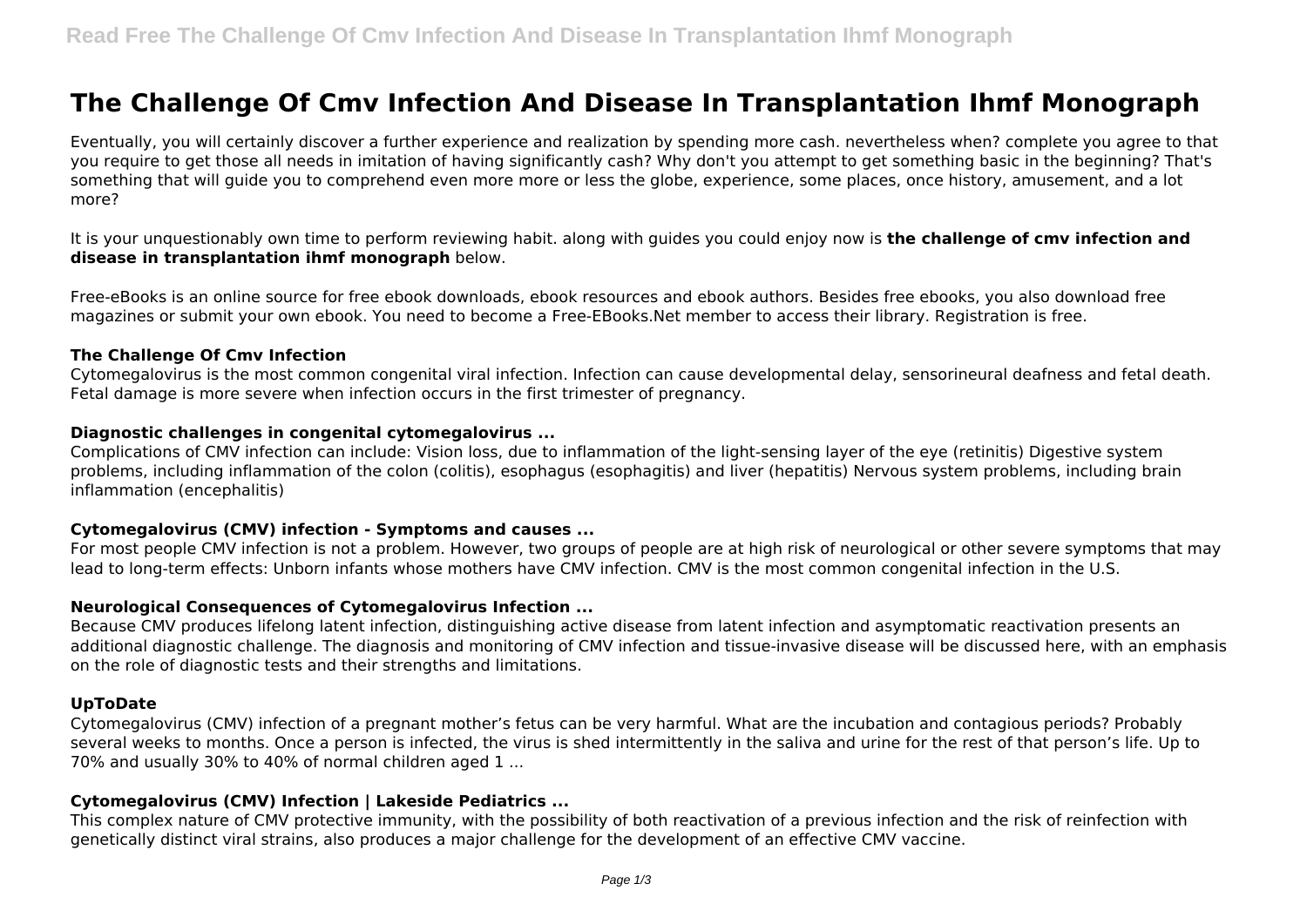#### **Congenital Cytomegalovirus infection: advances and ...**

Peritonitis, intra‐abdominal infections, and Clostridium difficile colitis common after liver transplantation in the ICU CMV and C difficileare the most common causes of infectious diarrhea in solid organ recipients.

#### **The Challenge of Infection in Transplantation**

Most people infected with CMV show no signs or symptoms. When a baby is born with cytomegalovirus (CMV) infection, it is called congenital CMV. About one out of every 200 babies is born with congenital CMV infection. About one in five babies with congenital CMV infection will have long-term health problems.

## **Cytomegalovirus (CMV) and Congenital CMV Infection | CDC**

It should be recognized that CMV shedding in the lower respiratory tract does occur and therefore a low CMV DNA load might well represent asymptomatic infection . The likelihood for CMV pneumonia increases with increasing DNA viral load.

## **Definitions of Cytomegalovirus Infection and Disease in ...**

In the most severe cases, CMV can cause the death of an unborn baby (pregnancy loss). Some babies with congenital CMV infection have signs at birth.

# **Babies Born with Congenital Cytomegalovirus (CMV) | CDC**

Some otherwise healthy people with CMV infection develop a mononucleosis-like syndrome. CMV is a type of herpes virus. All herpes viruses remain in your body for the rest of your life after infection. If your immune system becomes weakened in the future, this virus may have the chance to reactivate, causing symptoms.

# **Cytomegalovirus (CMV) infection: MedlinePlus Medical ...**

IN North America and Western Europe, up to 50 per cent of the population escapes cytomegalovirus (CMV) infection during childhood and adolescence, whereas in some primitive cultures infection rates...

## **Cytomegalovirus Infection in a Day-Care Center | NEJM**

Antiviral drugs including maribavir and letermovir are in development and prospective clinical trials have recently been completed. However, management of patients with resistant or refractory cytomegalovirus infection or cytomegalovirus disease is a challenge.

## **Guidelines for the Management of Cytomegalovirus Infection ...**

But infection with the virus can be serious in babies and people with weak immune systems. If a woman gets CMV when she is pregnant, she can pass it on to her baby. Usually the babies do not have health problems. But some babies can develop lifelong disabilities.

# **Cytomegalovirus Infections: MedlinePlus**

However, true CMV infection was confirmed only in 1 child of 40 (2.5%) who was positive for both serum CMV Ag and urine CMV polymerase chain reaction (PCR) and negative for serum CMV IgG antibody. Among the children with primary EBV infection, the rate of dual positivity was higher in infants and lower in adolescents ( $P = .013$ ).

# **EBV VCA IgM and cytomegalovirus IgM dual positivity is a ...**